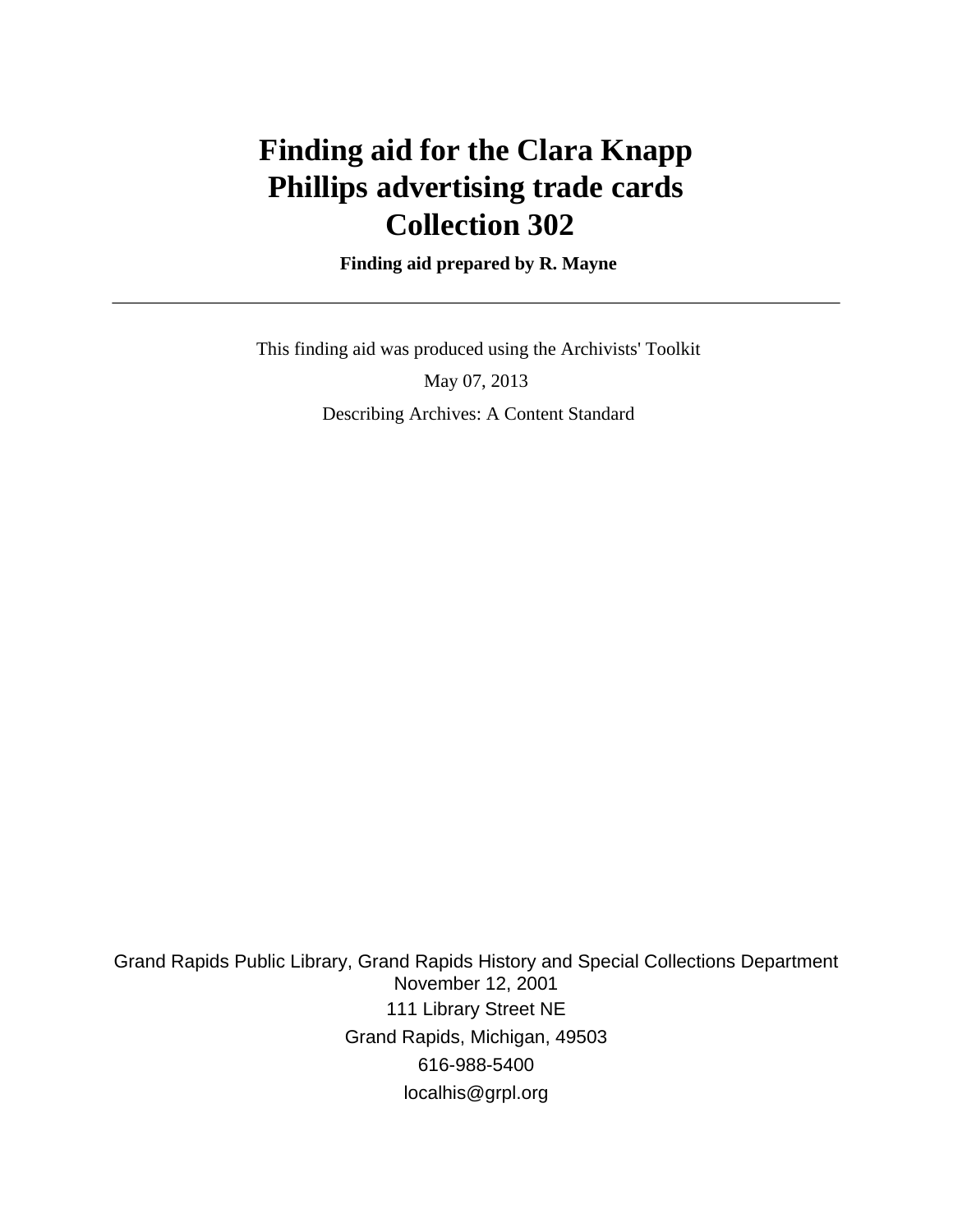## **Table of Contents**

 $\overline{\phantom{a}}$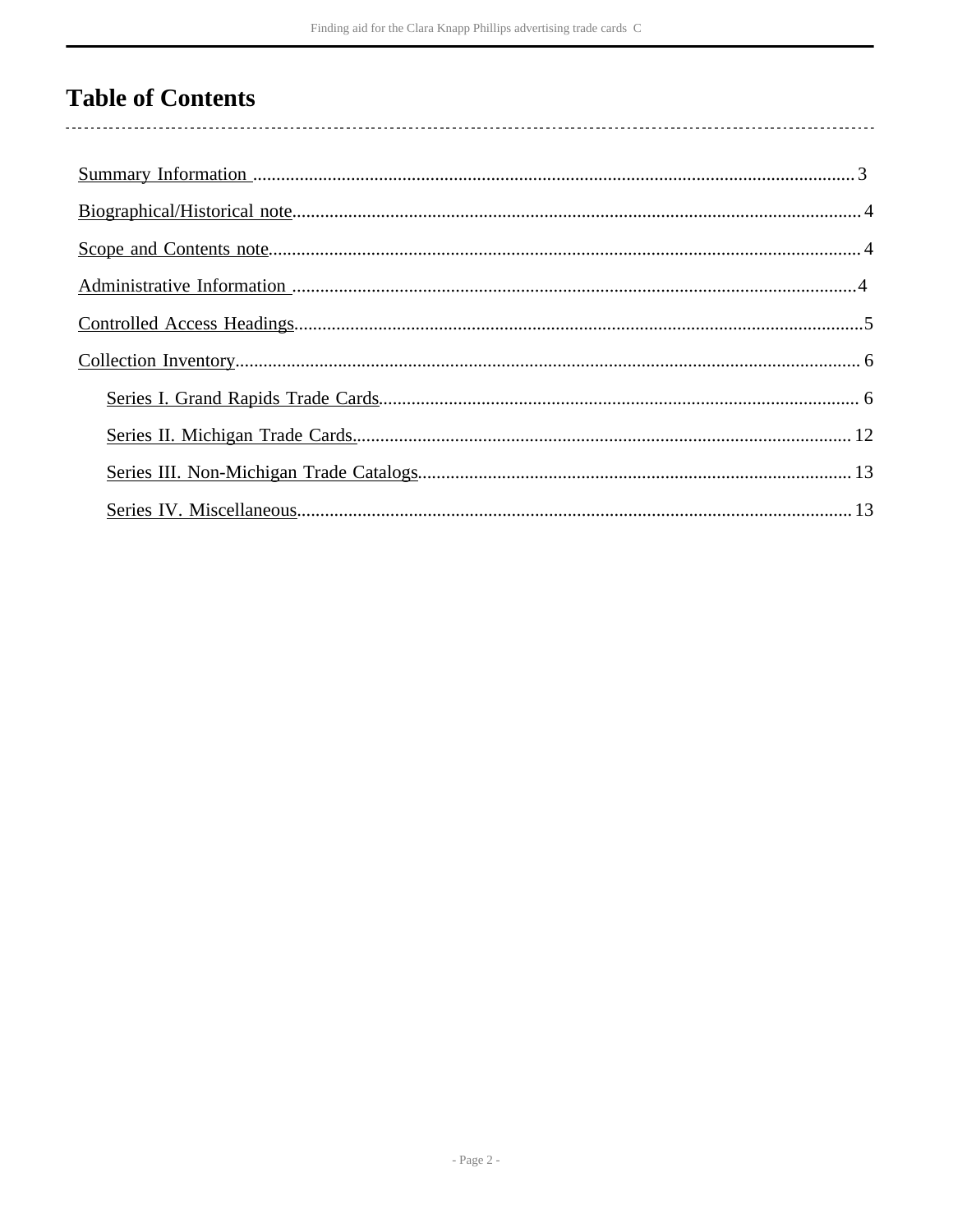## <span id="page-2-0"></span>**Summary Information**

..................................

| <b>Repository</b>          | Grand Rapids Public Library, Grand Rapids History and Special<br><b>Collections Department</b>                                                                                                                                                                                                                                                                                                                                                                                                                                                                                                                                                                                                                                 |
|----------------------------|--------------------------------------------------------------------------------------------------------------------------------------------------------------------------------------------------------------------------------------------------------------------------------------------------------------------------------------------------------------------------------------------------------------------------------------------------------------------------------------------------------------------------------------------------------------------------------------------------------------------------------------------------------------------------------------------------------------------------------|
| <b>Creator - Collector</b> | Phillips, Clara Knapp                                                                                                                                                                                                                                                                                                                                                                                                                                                                                                                                                                                                                                                                                                          |
| <b>Title</b>               | Clara Knapp Phillips advertising trade cards                                                                                                                                                                                                                                                                                                                                                                                                                                                                                                                                                                                                                                                                                   |
| <b>Date</b>                | circa 1880-1910                                                                                                                                                                                                                                                                                                                                                                                                                                                                                                                                                                                                                                                                                                                |
| <b>Extent</b>              | 2.1 Linear feet Four boxes                                                                                                                                                                                                                                                                                                                                                                                                                                                                                                                                                                                                                                                                                                     |
| Language                   | English                                                                                                                                                                                                                                                                                                                                                                                                                                                                                                                                                                                                                                                                                                                        |
| <b>Abstract</b>            | The Clara Knapp Phillips advertising trade cards collection is named for<br>the collector, a former resident of Grand Rapids, Michigan. The small<br>collection includes primarily generic graphic trade cards advertising the<br>local businesses of Grand Rapids, primarily in the later 19th and early<br>20th century. Some of the cards have original art and local publishers.<br>Several items are included from other Michigan cities and a few items are<br>from out of state. The historical style of the cards and the time period of<br>many of the business suggests the late 1800s or first decade of 1900 as the<br>time period when the cards were primarily in use and possibly acquired by<br>Mrs. Phillips. |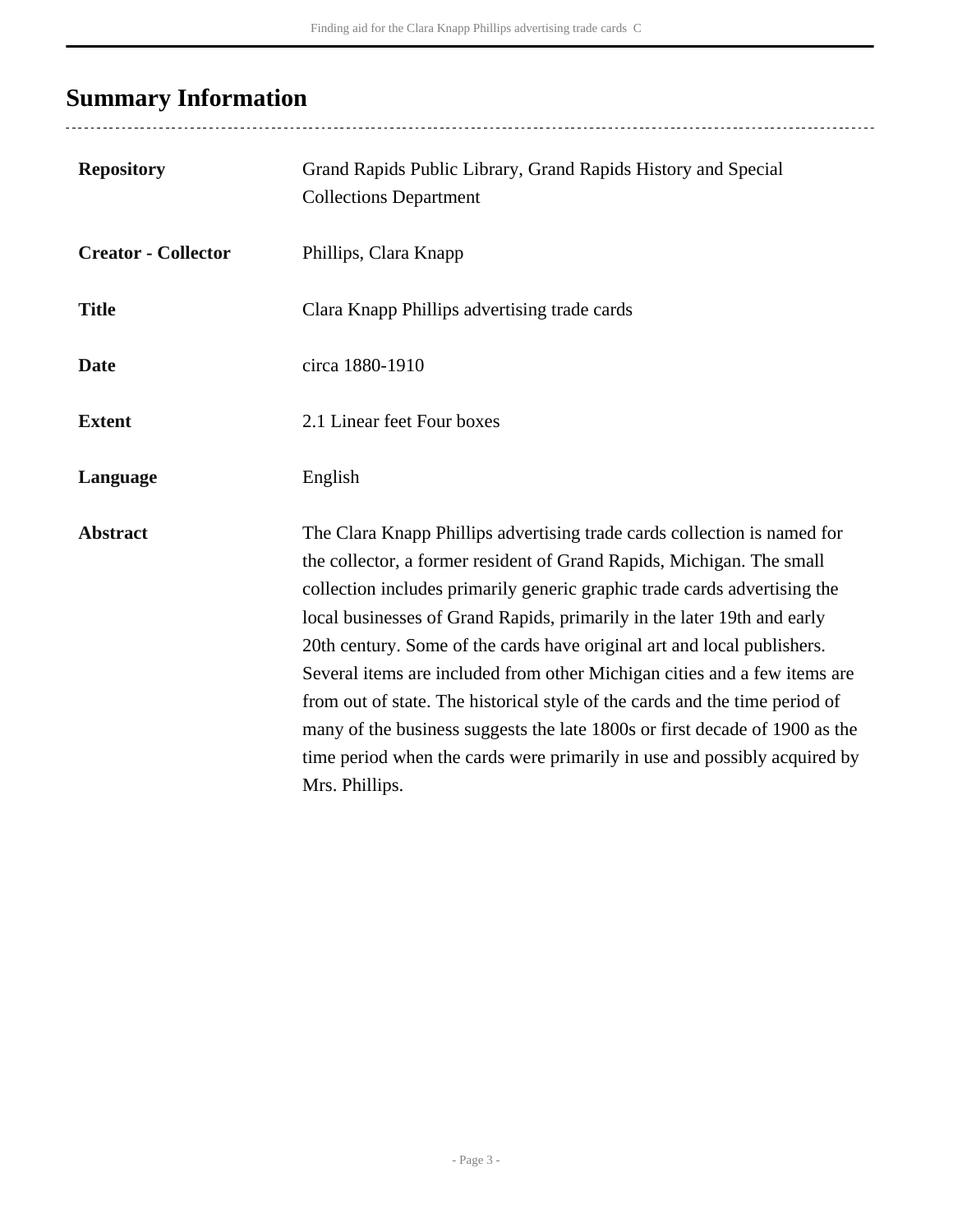### <span id="page-3-0"></span>**Biographical/Historical note**

Little is known about Clara D. Knapp Phillips (ca. 1880-before 1910?). She is documented living in the home of her uncle, Erastus Knapp, when she was 25, along with her father, Sylvanus Knapp. This census lists her as born in New York state. In the 1900 Census, Clara, 45, is married to William Phillips, age 40, a fruit farmer, with two children Raymond and Henry. Her father Sylvanus Knapp is also living in the home. William Phillips will become the Clerk of Grand Rapids Township, Kent County, Michigan around 1902, as documented in a Grand Rapids Herald article of March 20, 1927.

By 1910 Clara is missing from the household, presumed deceased (not yet confirmed). In 1920, the census lists son Raymond and wife, Nellie, living with William Phillips. The young couple have two daughters, Clara, age 11 and Fannie, age 6. It is Fannie Phillips Young who inherits this collection of trade cards and later, living in Washington State, returns the cards to Grand Rapids as a gift to the Grand Rapids Public Library.

### <span id="page-3-1"></span>**Scope and Contents note**

This collection documents Grand Rapids, Michigan companies and some of the products they sold through the graphic trade cards gathered. Arrangement has been done alphabetically under the name of the local company, rather than the product company.

While most of the collection includes trade cards, some other forms of trade literature or advertising ephemera, such as pamphlets or a fan, are also included. Most of the cards are 5x8 or smaller, with an occasional larger sized item. Of most interest are those cards which are locally produced by area printers, as well as advertising local businesses or products.

### <span id="page-3-2"></span>**Administrative Information**

#### **Publication Information**

Grand Rapids Public Library, Grand Rapids History and Special Collections Department November 12, 2001

#### **Immediate Source of Acquisition note**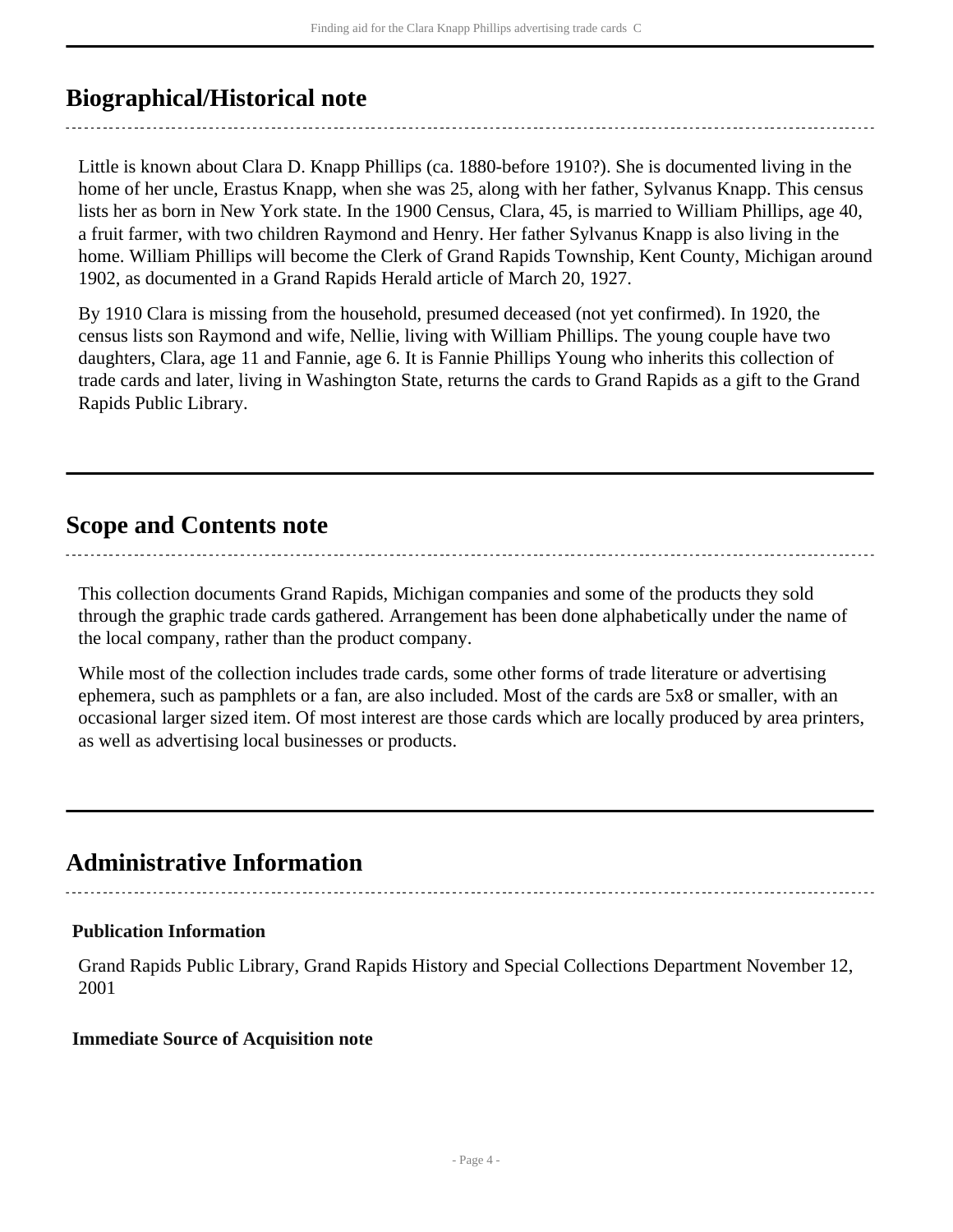Fannie Phillips Young, handed down from Clara Knapp Phillips, William Phillips; accession number 1994.046.

### <span id="page-4-0"></span>**Controlled Access Headings**

#### **Genre(s)**

• advertising cards

#### **Geographic Name(s)**

• Grand Rapids (Mich.) -- History

#### **Subject(s)**

- Business Enterprises -- Michigan -- Grand Rapids Region
- Trade cards -- Michigan -- Grand Rapids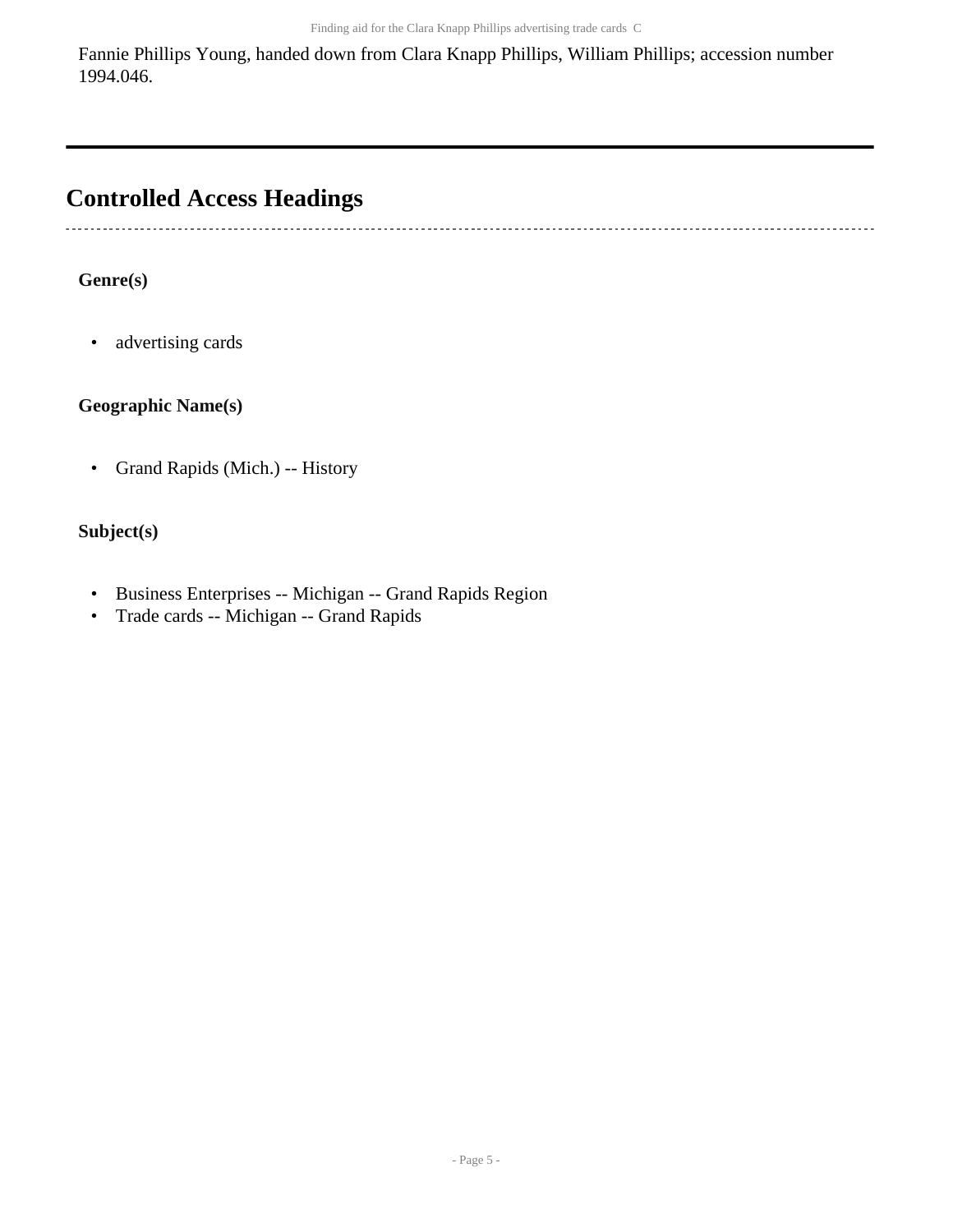## <span id="page-5-0"></span>**Collection Inventory**

<span id="page-5-1"></span>

| <b>Series I. Grand Rapids Trade Cards</b>                                                  |              |                |
|--------------------------------------------------------------------------------------------|--------------|----------------|
|                                                                                            | <b>Box</b>   | Folder         |
| Adams & Hart Farm Implements, 12 W. Bridge St. The Columbia Steel<br>Wind Mill. [pamphlet] | $\mathbf{1}$ | $\mathbf{1}$   |
| Angeline Mgf. Co., G.R. Dr. Iman's Compound                                                | $\mathbf{1}$ | $\overline{2}$ |
| Appel Bros. Men's Outfitters, 47-49 Monroe St.                                             | $\mathbf{1}$ | 3              |
| E.I. Bates, dealer in Pianos Organs, Sewing Machines, 453 S. Division                      | $\mathbf{1}$ | $\overline{4}$ |
| S.N. Bates, 519 S. Division St. Standard Sewing Machine                                    | $\mathbf{1}$ | $\overline{4}$ |
| Wm. A. Berkey Furniture Co., 39 to 49 Waterloo St. (2)                                     | $\mathbf{1}$ | 5              |
| Chas. H. Bodenstein, Tailor, Clothier & Furnisher, 47-49-51-53 Canal St.                   | $\mathbf{1}$ | 6              |
| Boston Clothing Co., 64 & 66 Canal St. (1)                                                 | $\mathbf{1}$ | $\overline{7}$ |
| Boston Shoe Store, 54 Canal St. (2)                                                        | $\mathbf{1}$ | $\overline{7}$ |
| Alfred J. Brown, Seed Store (3)                                                            | $\mathbf{1}$ | 8              |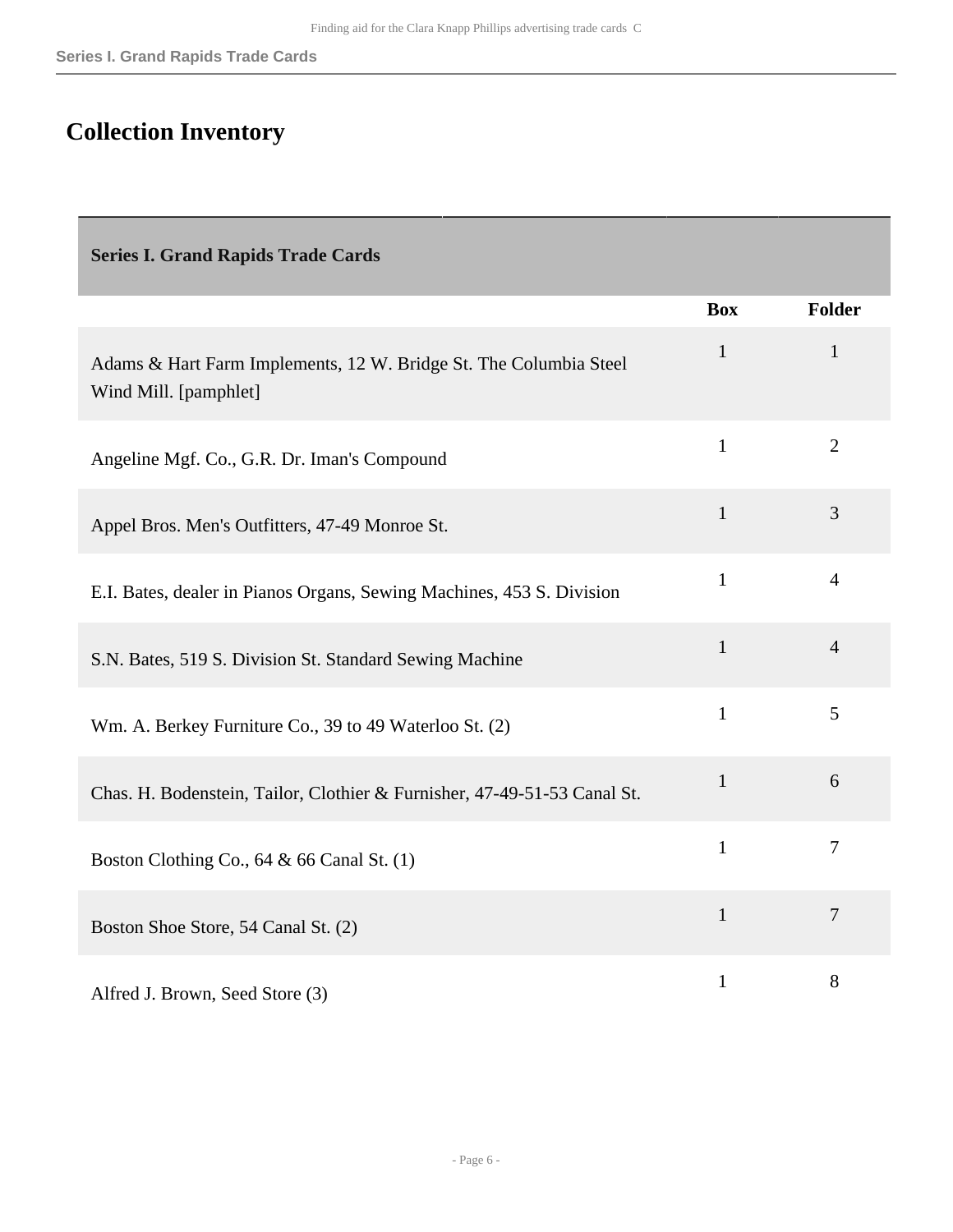| Brown Hall & Co., carriages, sleighs, 22 & 22 [sic] Pearl St.                                 | $\mathbf{1}$ | 8  |
|-----------------------------------------------------------------------------------------------|--------------|----|
| Henry J.W. Campman, 182 E. Fulton St., Park Place Shaw Pianos                                 | $\mathbf{1}$ | 9  |
| Chase Bros. Piano Co., Factory 61 to 71 S. Front St.; Warerooms, 92<br>Monroe St.             | $\mathbf{1}$ | 10 |
| J.E. Cheney & Co., 319 S. Division St., shoes and rubbers (2)                                 | $\mathbf{1}$ | 11 |
| Dr. L.L. Conkey, Veterinary, Surgeon, No. 6 Canal St., opp. Sweet's Hotel.<br>[portrait card] | $\mathbf{1}$ | 12 |
| Crozier Bros. Shoes, Double Store, Canal St., cor. Lyon.                                      | $\mathbf{1}$ | 13 |
| W.C. Denison, Division St., fine carriages                                                    | $\mathbf{1}$ | 14 |
| Ben. I. Deuel & Co., wholesale & retail furniture dealers, 17 Canal St. (9)                   | $\mathbf{1}$ | 15 |
| M. Ehrman, fine boots & shoes, 69 Canal St., bet. Lyon St. & Crescent<br>Ave.                 | $\mathbf{1}$ | 16 |
| Julius A.J. Friedrich, Music dealer, 30 & 32 Canal St. (8)                                    | $\mathbf{1}$ | 17 |
| Paul W. Friedrich, Music Dealer, 24 Monroe St.                                                | $\mathbf{1}$ | 17 |
| Grand Rapids Manufacturing & Implement co., [Fan]                                             | $\mathbf{1}$ | 18 |
| Great Chicago Boot & Shoes Store, 28 Canal St.                                                | $\mathbf{1}$ | 19 |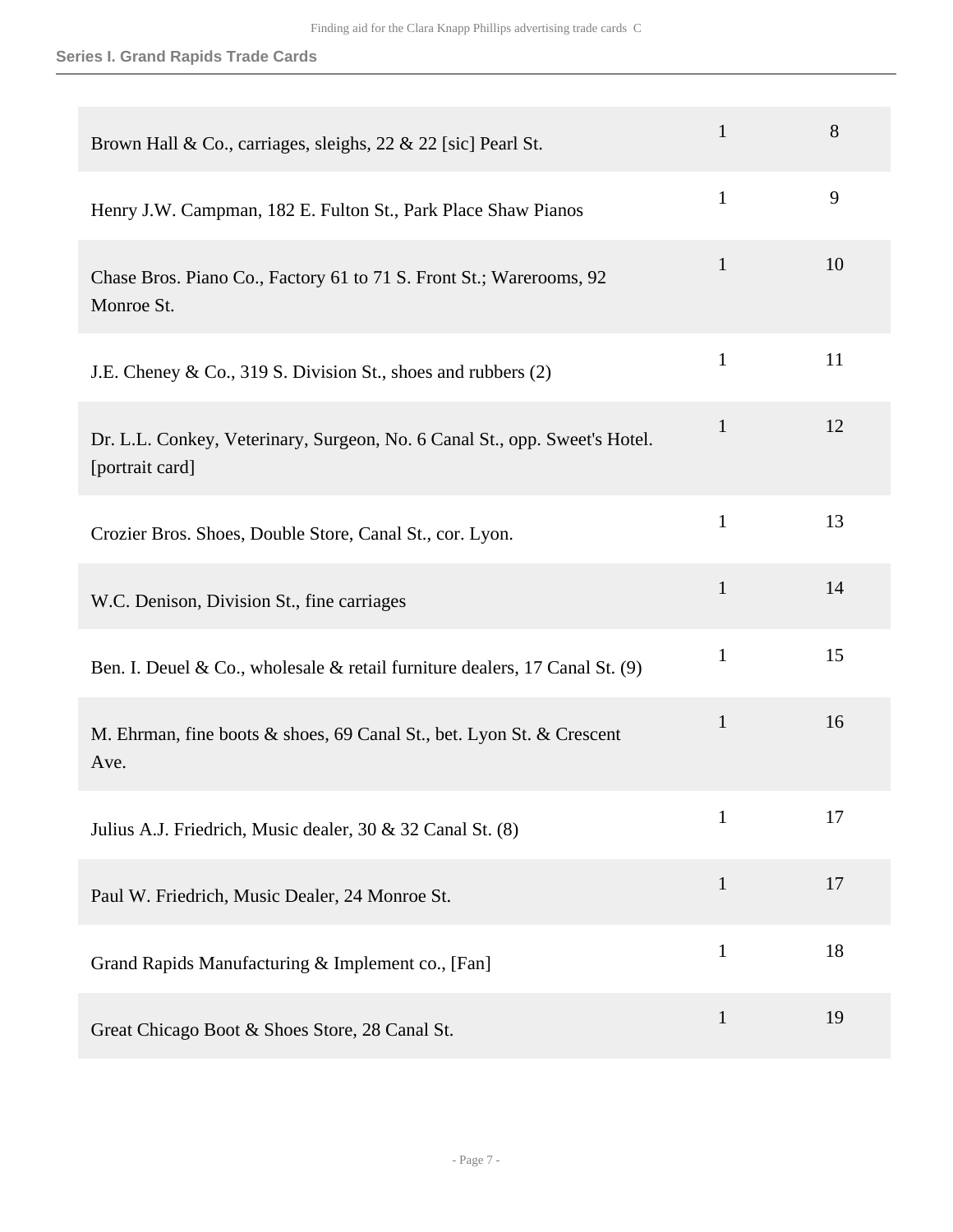| Gunn Hardware Co., 47 & 49 Monroe St., retail; 5 & 7 S. Ionia St.,<br>wholesale.                            | 1            | 20 |
|-------------------------------------------------------------------------------------------------------------|--------------|----|
| Geo. O. Herrick & Co., 13 Fountain St. Standard Sewing Machine Co.<br>(Detroit)                             | $\mathbf{1}$ | 21 |
| Herrick & Long, 21 & 23 S. Division St., McMullen Blk, 2d floor, The<br>Everett Piano. (2 each of 2 images) | $\mathbf{1}$ | 22 |
| Heyman & Co., 63 & 65 Canal St. "What's the matter with the little<br>darkies" [African Americans]          | $\mathbf{1}$ | 23 |
| Heyman Co., 55, 57, 59, 61 Canal St. "Is Marriage A Failure!" (5 of same<br>card)                           | $\mathbf{1}$ | 23 |
| Mme. B. Hibbard, French Hair Goods, 39 Monroe. Lithograph by<br>Chisholm Bros Lith., Portland, ME.          | $\mathbf{1}$ | 24 |
| W. Houseman, Clothing, 37 Pearl St.                                                                         | $\mathbf{1}$ | 25 |
| Houseman $&$ Jones (2)                                                                                      | $\mathbf{1}$ | 25 |
| Hudson's Tower Clothing Co. (2 of same card) See also "Tower Clothing<br>$Co.$ "                            | 1            | 26 |
| Killean & Keating, fancy groceries & provisions, cor. East Bridge & Kent<br>St(2)                           | $\mathbf{1}$ | 27 |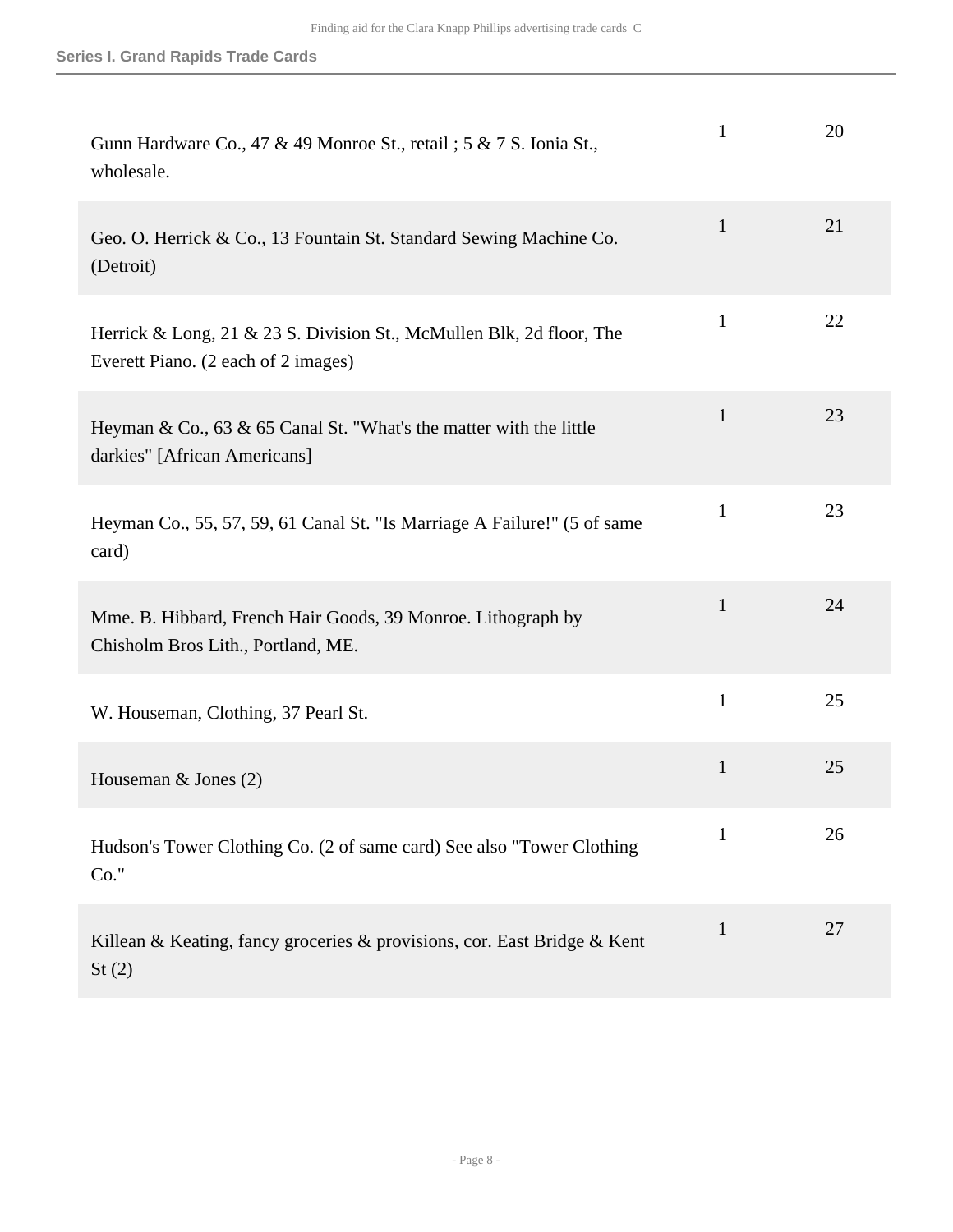| Lautz Bros. & Co. Acme Soap. (1)                                                                                        | $\mathbf{1}$ | 27 |
|-------------------------------------------------------------------------------------------------------------------------|--------------|----|
| H. LaMartine, Choice Fruit, confectionery, cigars & tobacco, 24 East<br>Bridge St.                                      | $\mathbf{1}$ | 28 |
| M.H. LaMoree, Dentist, 45 Monroe St. over Hayden's 5c Store.                                                            | $\mathbf{1}$ | 29 |
| Mason & Hamlin Piano Co., 5 S. Division St. (3)                                                                         | $\mathbf{1}$ | 30 |
| Miss H.E. Matthews, corset parlors, 28 Monroe St.                                                                       | $\mathbf{1}$ | 31 |
| Solar Tip Shoes, Manufacturer John Mundell & Co., Philadelphia. G.R.<br>Mayhew, Grand Rapids, Mich., Wholesale Dealers. | $\mathbf{1}$ | 32 |
| "Compliments of Mayhew" #2046, Cherub in a shoe                                                                         | $\mathbf{1}$ | 32 |
| McDonald & Williams, 72 Monroe St., Luce's Block. Clothing                                                              | $\mathbf{1}$ | 33 |
| Michigan Central & Great Western Railways, Express Trains for Detroit,<br><b>Grand Rapids</b>                           | $\mathbf{1}$ | 34 |
| J. Miner, Palace Hat Store, 27 Monroe St.                                                                               |              | 35 |
| Morgan & Avery, carpet house, 109 & 111 Ottawa St., Ledyard Block.                                                      | $\mathbf{1}$ | 36 |
| Nelson-Matter Furniture Co., retail rooms, 33, 35 & 37 Canal St. "501".                                                 | $\mathbf{1}$ | 37 |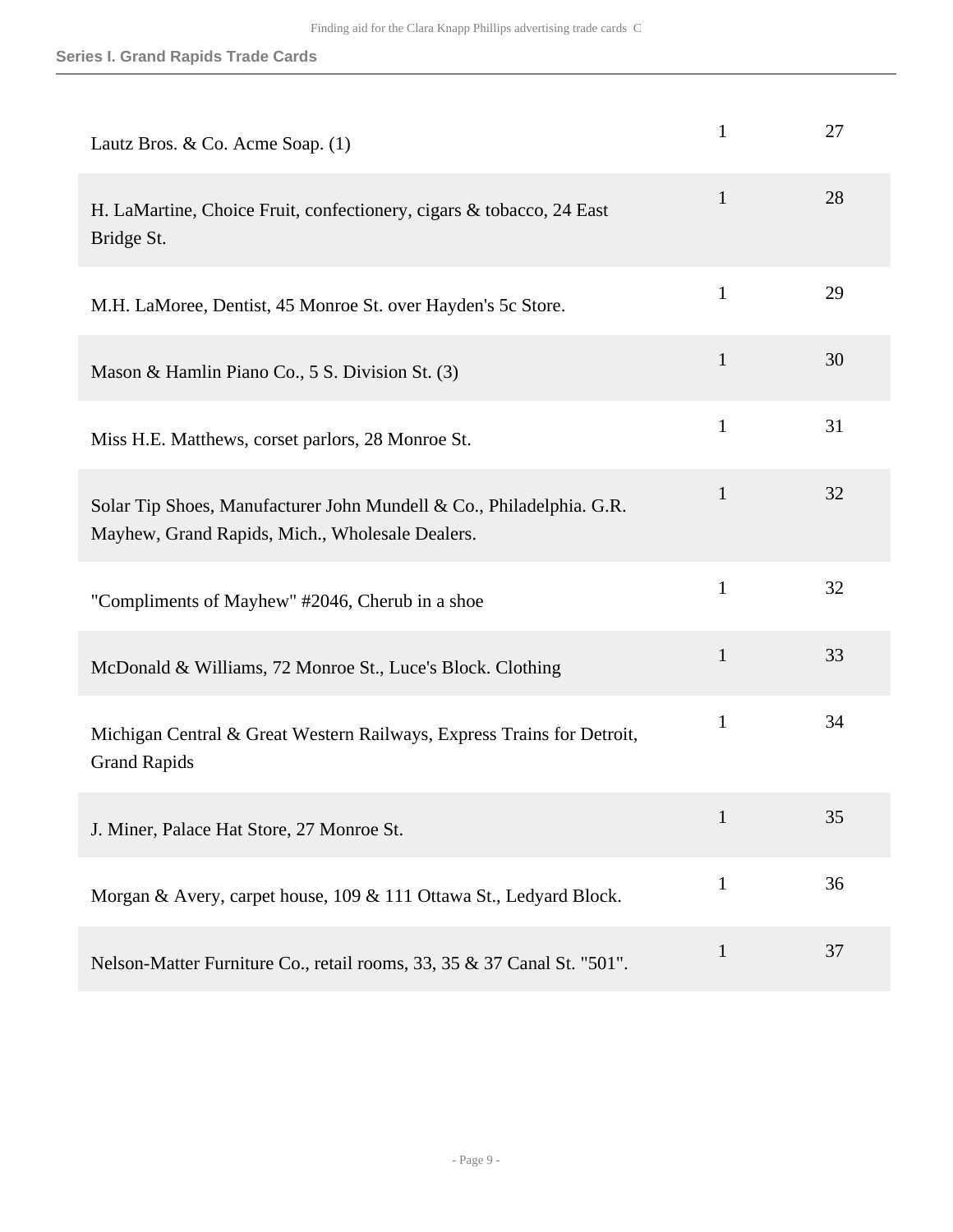| Nelson-Matter Furniture Co., 33, 35, 37, 39 Canal St., [butterfly, Stanton]<br>Printing Co.]                                 | $\mathbf{1}$ | 38 |
|------------------------------------------------------------------------------------------------------------------------------|--------------|----|
| New York Biscuit Co. Sears Crackers, in flyer "Butter Crackers"<br>Trademan Co., Printers.                                   | $\mathbf{1}$ | 39 |
| New York 99 Cent Store, 76 Ottawa St., New Aldrich Bldg. Geo. E. Best,<br>proprietor.                                        | $\mathbf{1}$ | 40 |
| H. O'Hara, boots $\&$ shoes, 72 Canal St. (5)                                                                                | $\mathbf{1}$ | 41 |
| H.A. Olney, Staple & Fancy Groceries, 220 Plainfield Ave.                                                                    | $\mathbf{1}$ | 42 |
| S. Page's Drug Store, Cor. Coit & Plainfield Ave., Burdock Blood Bitters<br>[featuring Louise Paullin, Foster Milburn & Co.] | $\mathbf{1}$ | 43 |
| Palen, Herold & Co., boots & shoes, 63 Monroe St.                                                                            | $\mathbf{1}$ | 44 |
| Perfection Lighting Co., 17 S. Division St.                                                                                  | $\mathbf{1}$ | 45 |
| Popular Shoe House, 46 Canal St.                                                                                             | $\mathbf{1}$ | 46 |
| Power's Opera House. Gus Williams, in his new comedy by Geo. Hoey<br>"Oh What a Night!"                                      | 1            | 47 |
| L.D. Putnam & Co./Putnam Candy Co., [drugs, P.B. Cough drops] (2)                                                            | $\mathbf{1}$ | 48 |
| Reed-Tandler Engraving Co., Campau St. "We Make Cuts"                                                                        | $\mathbf{1}$ | 49 |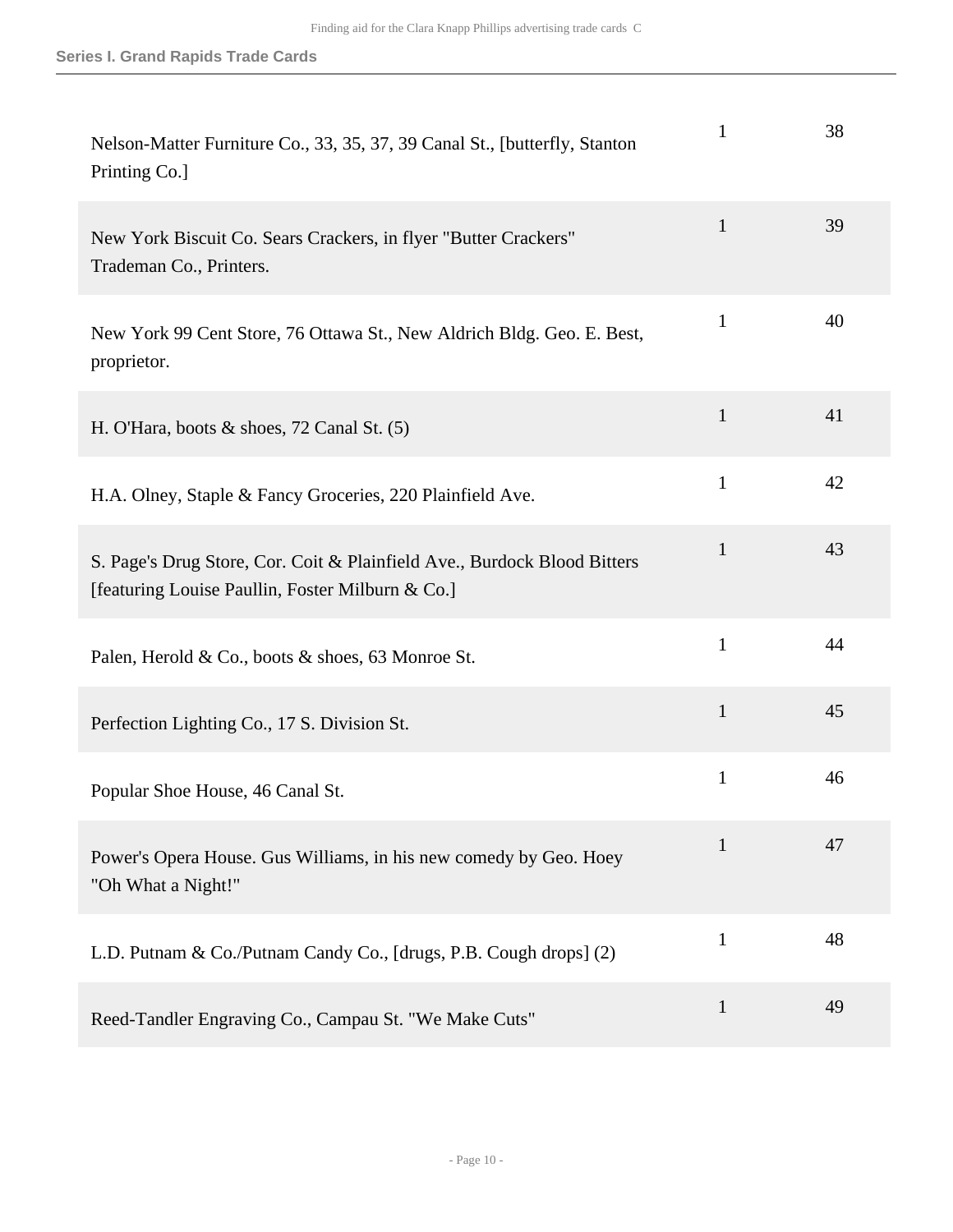| W.A. Richardson, 641 S. Division S. Garland Stoves (2)                                                  | $\mathbf{1}$   | 50           |
|---------------------------------------------------------------------------------------------------------|----------------|--------------|
| Spring & Co., dry good, carpets, $6 \& 8$ Monroe St. (3)                                                | $\mathbf{1}$   | 51           |
| Stanly & Schroed[er], tailors, 33 Monroe St., opp. Rathbun House. [only<br>1/2 of card found]           | $\mathbf{1}$   | 52           |
| Star Clothing House, 36, 38, 40 & 42 Canal St. (3)                                                      | $\mathbf{1}$   | 53           |
| Star Clothing House [Oversized dog & cat]                                                               | $\overline{4}$ | $\mathbf{1}$ |
| Studley & Barclay, rubber goods, 4 Monroe St. and Studley & Jarvis,<br>bicycles $\&$ sporting goods, 45 | $\mathbf{1}$   | 54           |
| Telfer Spice Co., 46 Ottawa St.                                                                         | $\mathbf{1}$   | 55           |
| W.H. Tibbs' Drug Store, 126 Monroe St., cor. Spring.                                                    | $\mathbf{1}$   | 56           |
| Tower Clothing Co., Opp. Sweet's Hotel See also Hudson's Tower<br>Clothing Co.                          | 1              | 57           |
| Valley City Milling Co. / Lily White flour / Roller Champion Flour                                      | 1              | 58           |
| Valley City Shoe Store, 10 Canal St., opp. Sweet's Hotel (2)                                            | $\mathbf{1}$   | 59           |
| M. Vanderveen, groceries, 551 W. Leonard St. (2)                                                        | $\mathbf{1}$   | 60           |
| Vanderveen & Witman, 106 Monroe St.                                                                     | $\mathbf{1}$   | 61           |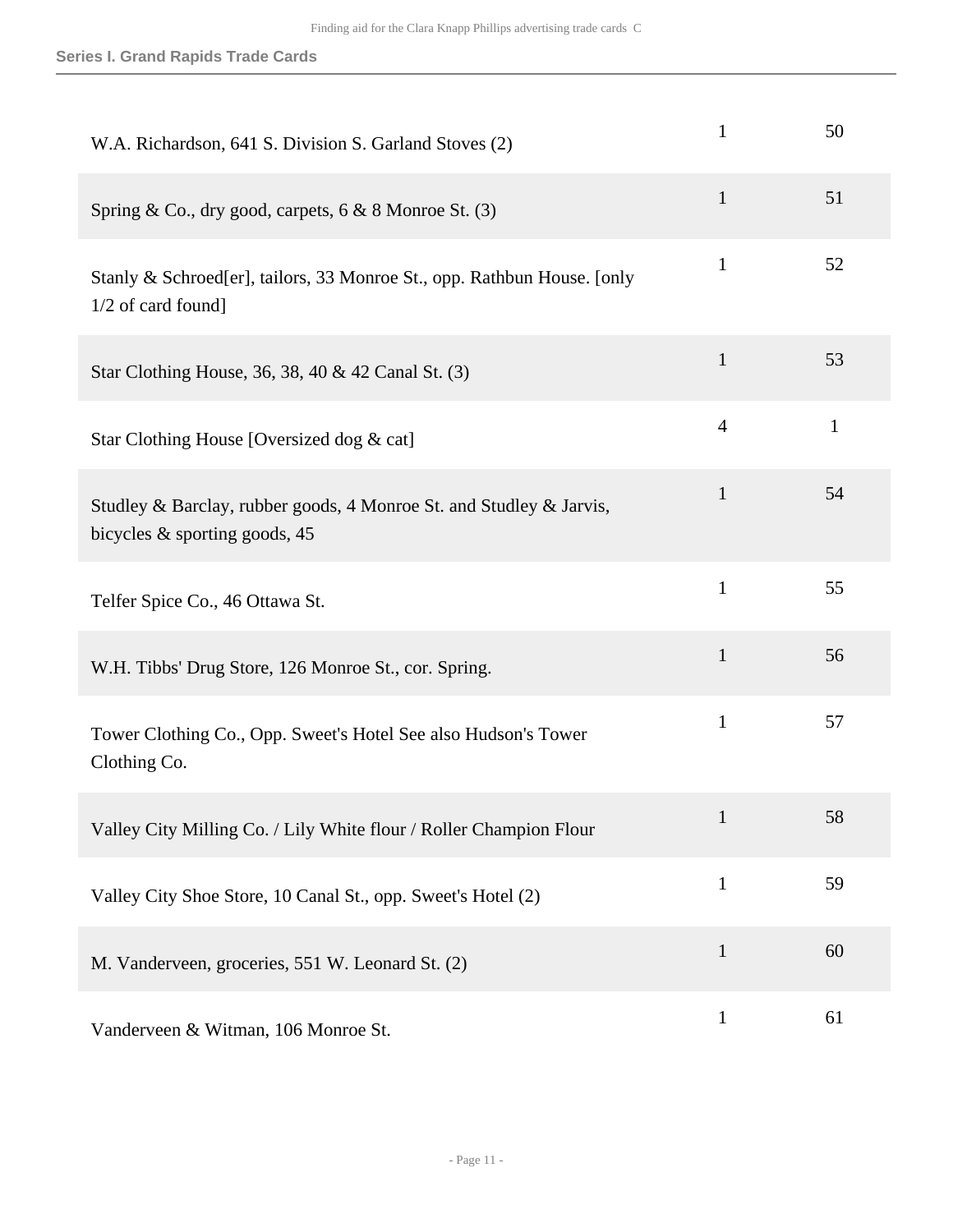**Series II. Michigan Trade Cards.**

<span id="page-11-0"></span>

| Voigt, Herpolsheimer & Co., dry goods and carpets $(12)$                                     | $\mathbf{1}$   | 62             |
|----------------------------------------------------------------------------------------------|----------------|----------------|
| Voigt Milling Co., at the Crescent Roller Mills, C.G.A. Voigt & Co.                          | $\mathbf{1}$   | 63             |
| Wegner's House Furnishing Co., 4 & 6 Pearl St., ca. 1893-1894 [Uncle<br>Sam stand-up figure] | $\mathbf{1}$   | 64             |
| E.R. Wilson, drugs & fine toilet articles, cor. Monroe & Ottawa St. (2)                      | $\mathbf{1}$   | 65             |
| F.W. Wurzburg                                                                                | $\mathbf{1}$   | 66             |
| Young & Chaffee Furniture Co., 94, 96, 98, 100 Ottawa St., Shepard<br>Bldg.                  | $\mathbf{1}$   | 67             |
| Zwingeberg & Brandt, manufacturing furriers, no. 29 fountain St                              | $\mathbf{1}$   | 68             |
| <b>Series II. Michigan Trade Cards.</b>                                                      |                |                |
|                                                                                              | <b>Box</b>     | Folder         |
| Bean-Chamberlin Manufacturing Co., Hudson, Mi.                                               | $\overline{2}$ | $\mathbf{1}$   |
| Dakin & Co., Jackson, Mi. Coffee, tea                                                        | $\overline{2}$ | $\overline{2}$ |
| Detroit Heating and Lighting Co.                                                             | $\overline{2}$ | 3              |
| Gale Manufacturing Co., Albion, Mi.                                                          | $\overline{2}$ | $\overline{4}$ |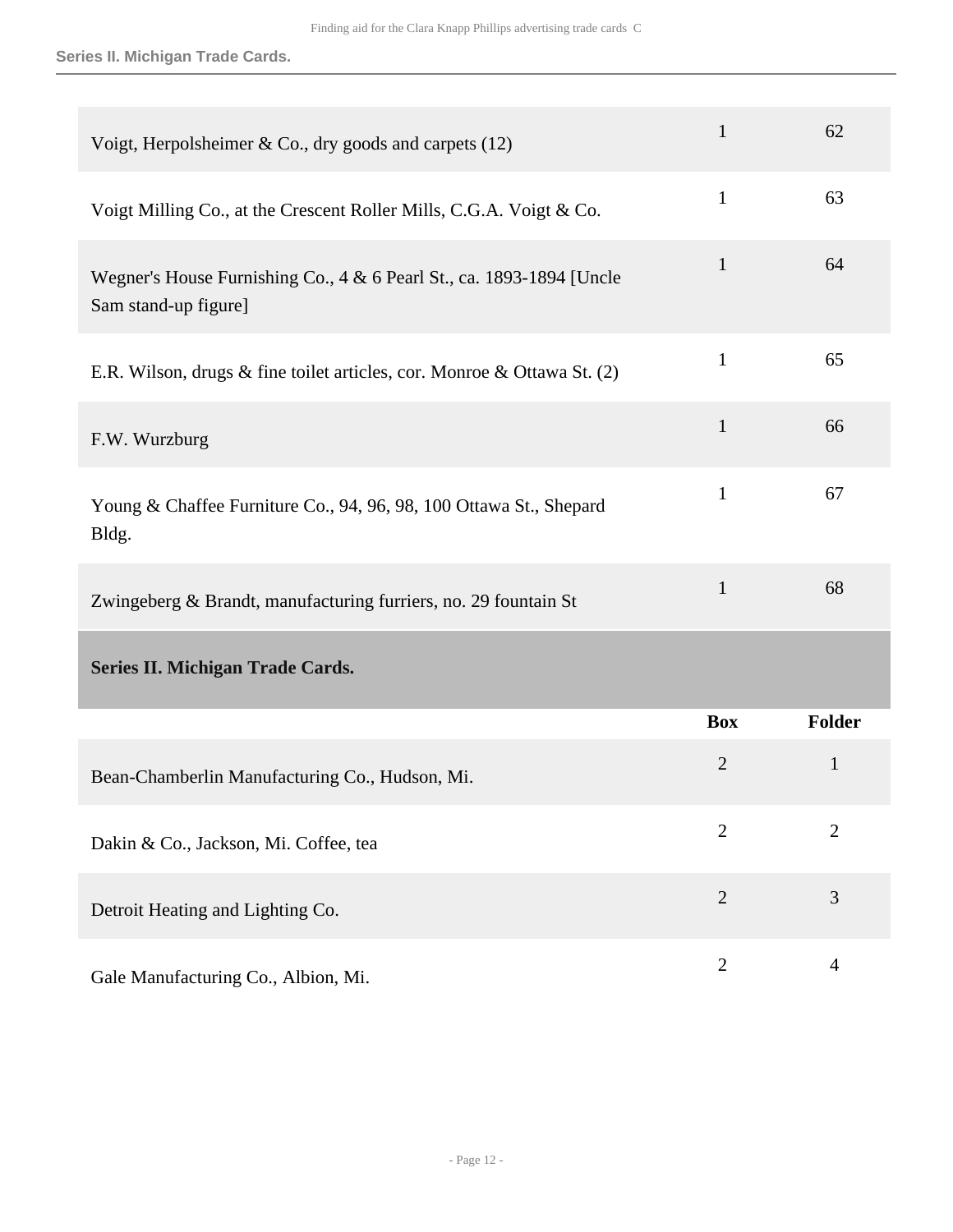<span id="page-12-1"></span><span id="page-12-0"></span>

| Hibbard's Rheumatic Syrup & Plasters, Jackson, Mi.             | $\overline{2}$ | 5               |
|----------------------------------------------------------------|----------------|-----------------|
| S.S. Jewett & Co, Detroit                                      | $\overline{2}$ | 6               |
| H. Meyer & Son, Holland, Mi.                                   | $\overline{2}$ | $7\phantom{.0}$ |
| Michigan Stove Co., Detroit                                    | $\overline{2}$ | 8               |
| Silvernail, Remington & Clark, No. 227 Main St., Ionia, Mi.    | $\overline{2}$ | 9               |
| <b>Series III. Non-Michigan Trade Catalogs</b>                 |                |                 |
|                                                                |                |                 |
|                                                                | <b>Box</b>     | <b>Folder</b>   |
| Kaufmann & Strauss Co., N.Y. Ill. Of Lilacs                    | $\overline{4}$ | $\mathbf X$     |
| New York Tea Co., Rochester, N.Y. Oversized (4)                | $\overline{4}$ | $\mathbf X$     |
| Union Pacific Tea Co., New York                                | $\overline{4}$ | $\mathbf{X}$    |
| <b>Series IV. Miscellaneous</b>                                |                |                 |
|                                                                | <b>Box</b>     | Folder          |
| Mrs. Boyce & Miss Kelley, Dress & Cloak Making, 63 Andrews St. | $\overline{2}$ | 10              |